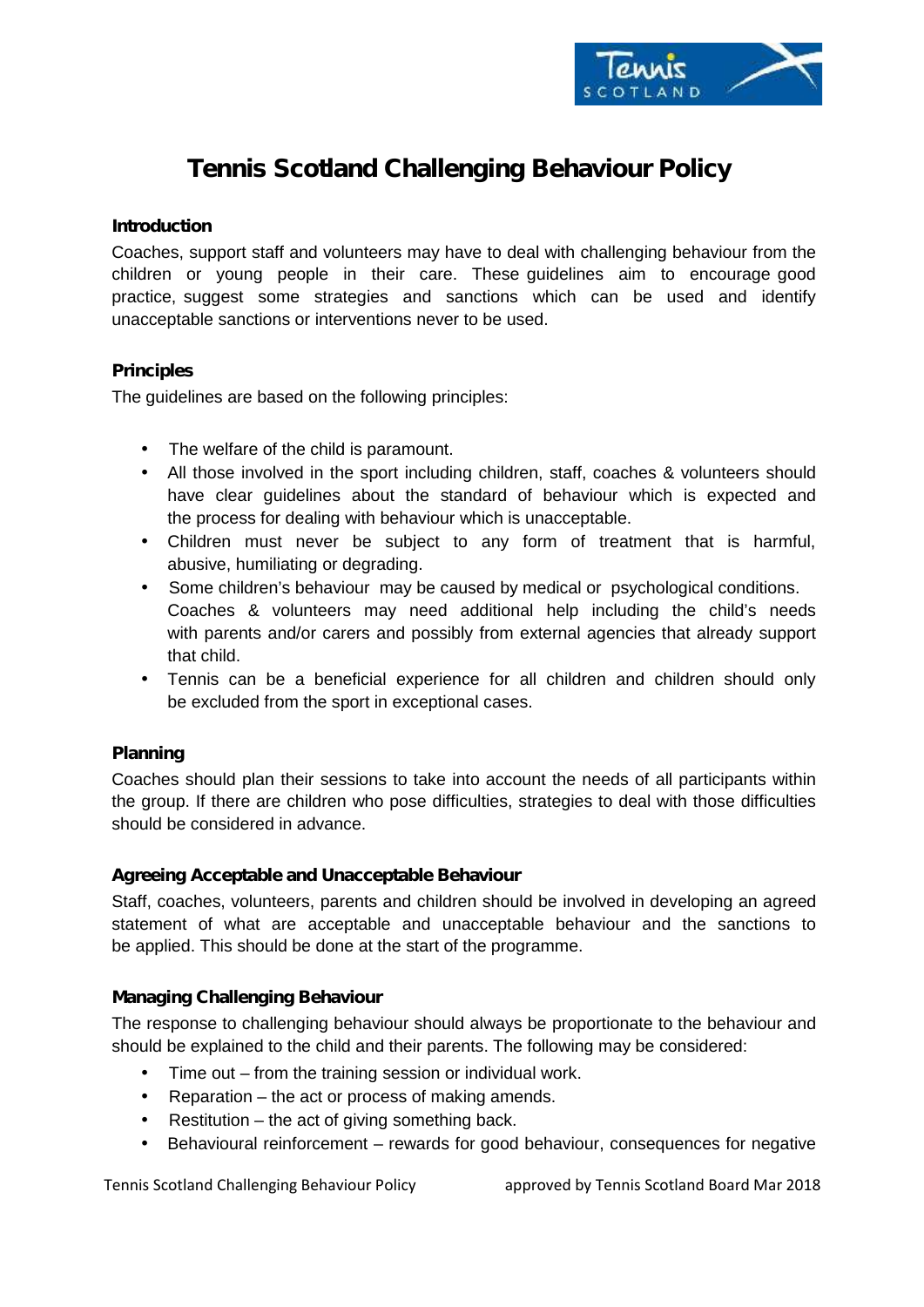

behaviour.

- De-escalation of the situation talking through with the child.
- $\hat{I}$  Increased supervision by staff/volunteers.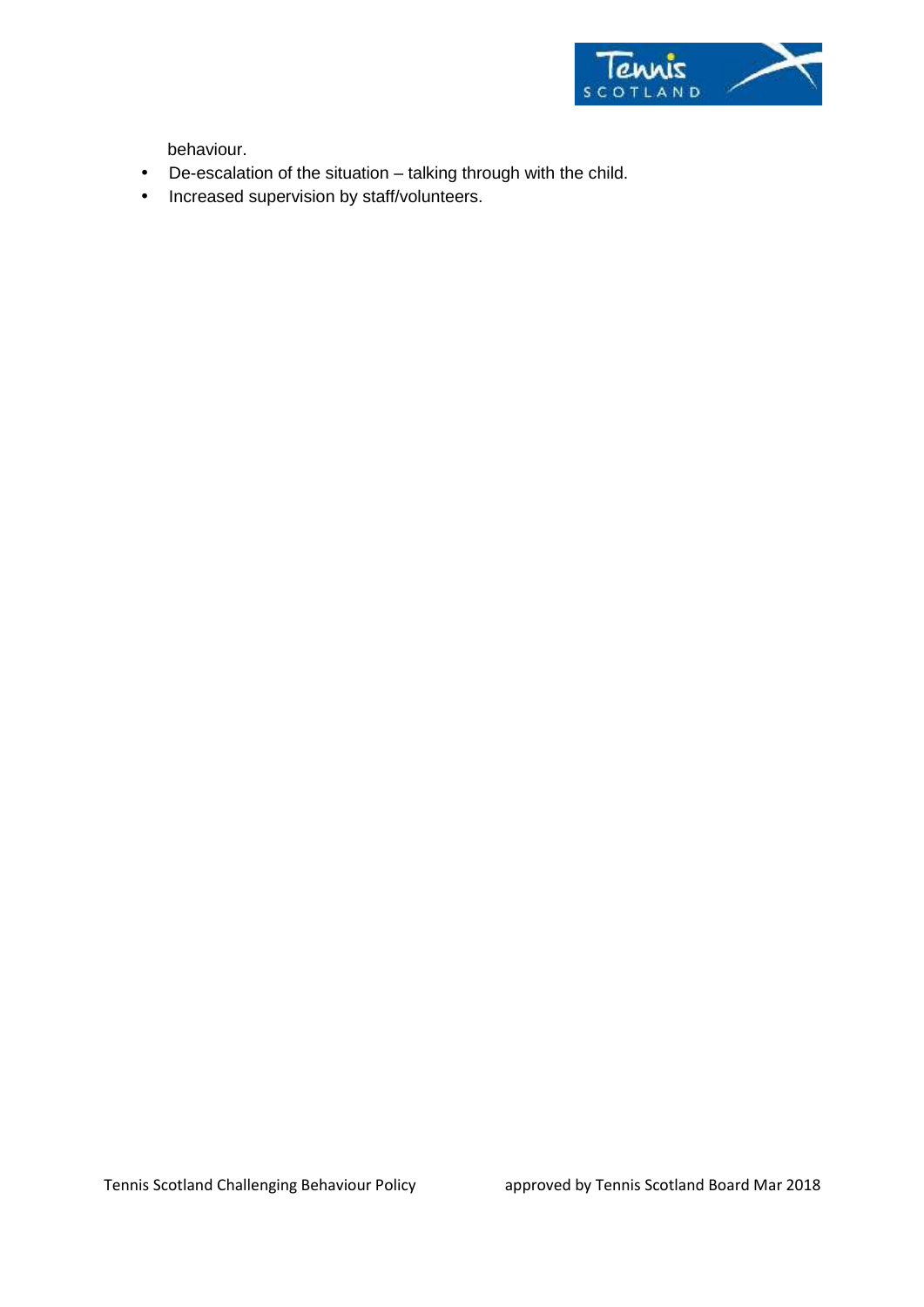

- Use of individual 'contracts' or agreements for their future or continued participation.
- Sanctions or consequences, for example, missing a training session or competition.
- Seeking additional/specialist support through working in partnership with other agencies to ensure a child's needs are met (this requires parental consent unless the child is felt to be 'at risk' or 'in need of protection').
- Temporary or permanent exclusion.

The following should never be permitted as a means of managing a child's behaviour:

- Physical punishment or threat of such.
- Refusal to speak to or interact with the child.
- Being deprived of food, water, access to changing facilities or toilets or other essentials.
- Verbal intimidation, ridicule or humiliation.

Staff, coaches and volunteers should involve parents if sanctions are needed regularly. As a last resort if a child presents a high level of danger to him or herself or others he or she may need to be suspended from the club's activities.

### **Physical intervention**

Physical intervention should always be avoided unless it is absolutely necessary to prevent a child injuring themselves or others or causing serious damage to property. Physical contact to prevent or stop something happening should always be conscious decision making rather than a reaction, i.e. coaches should ask themselves if this is the only option to manage the situation.

The following must always be considered:

- Contact should be avoided with buttocks, genitals and breasts.
- Staff, coaches and volunteers should never behave in a way which could be interpreted as sexual.
- Any form of physical intervention should achieve an outcome that is in the best interests of the child whose behaviour is of immediate concern and/or other children involved in the incident.
- Staff, coaches and volunteers should consider the circumstances, the risks associated with employing physical intervention compared with the risks of not employing physical intervention.
- The scale and nature of physical intervention must always be proportionate to the behaviour of the young person and the nature of harm/damage they might cause.
- All forms of physical intervention should employ only a reasonable amount of force i.e. the minimum force needed to avert injury to a person or serious damage to property – applied for the shortest period of time.
- Staff, coaches and volunteers should never employ physical interventions which are deemed to present an unreasonable risk to children or staff/volunteers.

Tennis Scotland Challenging Behaviour Policy approved by Tennis Scotland Board Mar 2018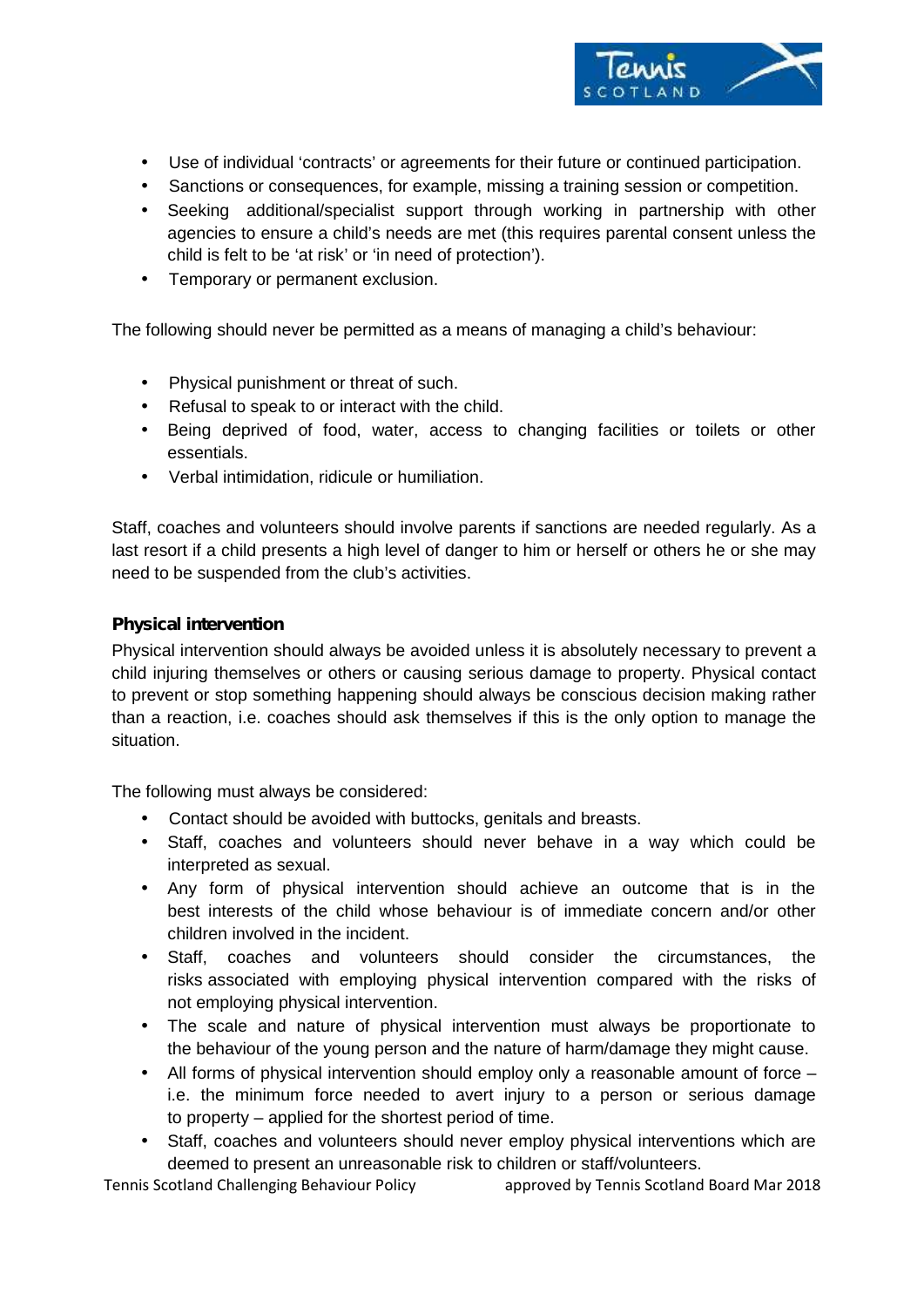

- Staff/volunteers shall never use physical intervention as a form of punishment.
- Physical intervention should not involve inflicting pain.